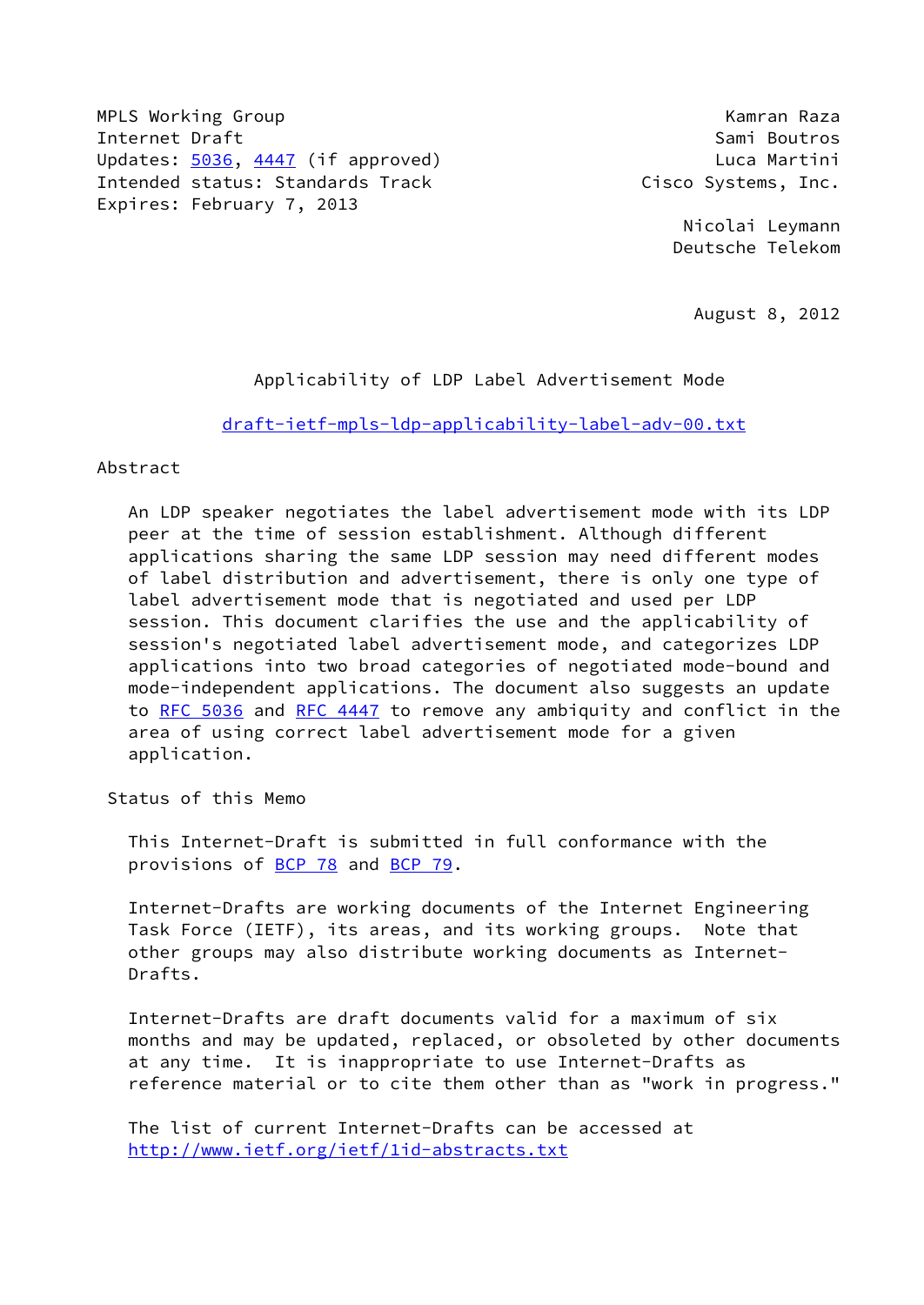Internet-Draft Applicability of LDP Label Advertisement Mode Aug 2012

 The list of Internet-Draft Shadow Directories can be accessed at <http://www.ietf.org/shadow.html>

This Internet-Draft will expire on February 7, 2013.

Copyright Notice

 Copyright (c) 2012 IETF Trust and the persons identified as the document authors. All rights reserved.

This document is subject to **[BCP 78](https://datatracker.ietf.org/doc/pdf/bcp78)** and the IETF Trust's Legal Provisions Relating to IETF Documents [\(http://trustee.ietf.org/license-info](http://trustee.ietf.org/license-info)) in effect on the date of publication of this document. Please review these documents carefully, as they describe your rights and restrictions with respect to this document. Code Components extracted from this document must include Simplified BSD License text as described in Section 4.e of the **[Trust Legal Provisions](https://trustee.ietf.org/license-info)** and are provided without warranty as described in the Simplified BSD License.

Table of Contents

| 1. Introduction                                    | 3 |
|----------------------------------------------------|---|
| 2. Conventions used in this document               | 3 |
| 3. Label Advertisement Mode Applicability          | 4 |
| 3.1. Label Advertisement Mode Negotiation          | 4 |
| 3.2. Mode-based Categorization of LDP Applications | 4 |
| 3.2.1. Session mode-bound Applications             | 5 |
| 3.2.2. Session mode-independent Applications       | 5 |
| 3.3. Unacceptable label advertisement mode         | 6 |
| 4. Clarification on Mode Applicability             | 6 |
| 4.1. Update to RFC-5036                            | 7 |
| 4.2. Update to RFC-4447                            | 7 |
| 5. Security Considerations                         | 7 |
| 6. IANA Considerations                             | 7 |
| 7. References                                      | 7 |
| 7.1. Normative References                          | 7 |
| 7.2. Informative References                        | 8 |
| 8. Acknowledgments                                 | 8 |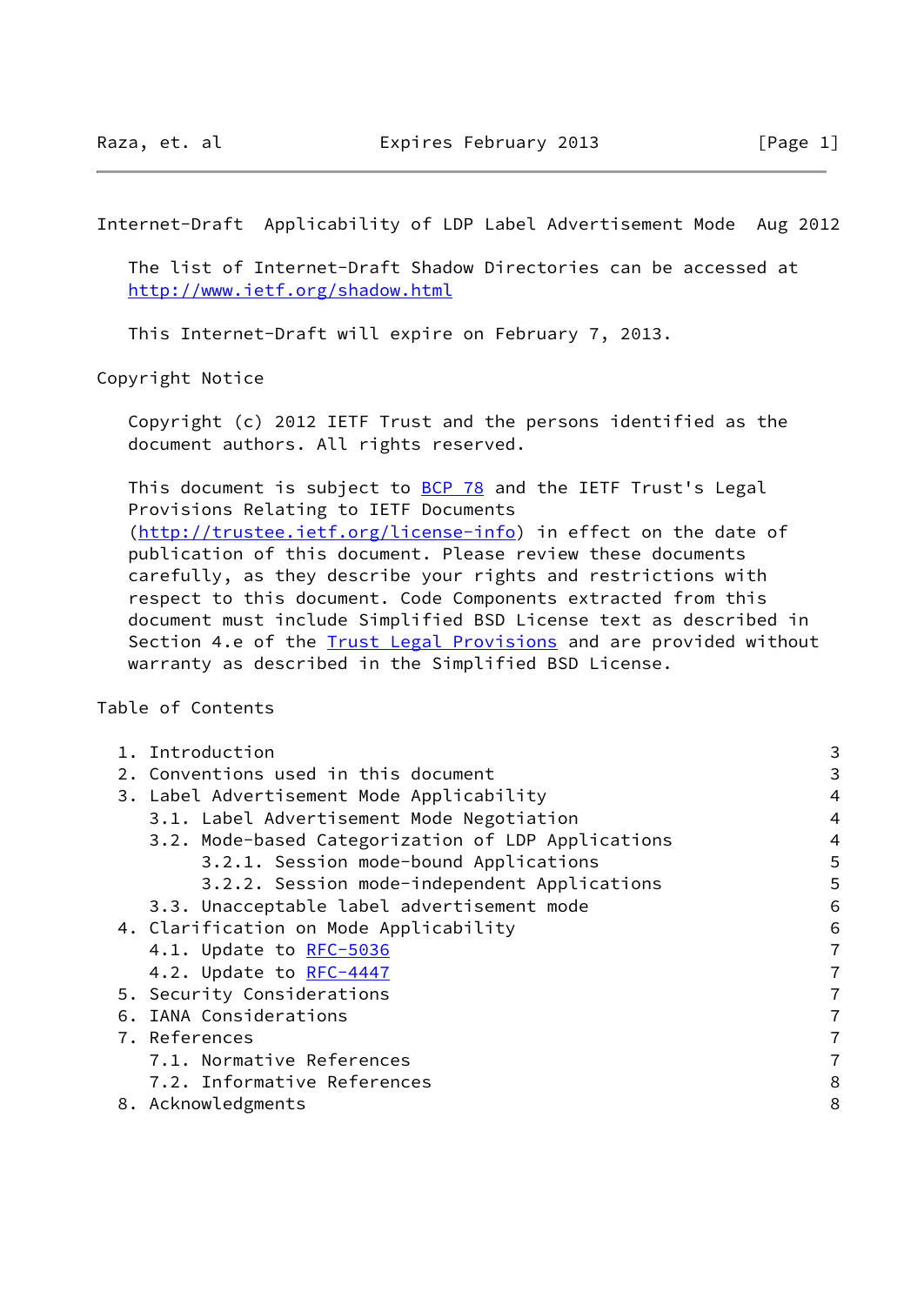Internet-Draft Applicability of LDP Label Advertisement Mode Aug 2012

## <span id="page-2-0"></span>[1](#page-2-0). Introduction

The MPLS architecture [[RFC3031](https://datatracker.ietf.org/doc/pdf/rfc3031)] defines two modes of label advertisement for an LSR:

- 1. Downstream-on-Demand
- 2. Unsolicited Downstream

 The "Downstream-on-Demand" mode requires an LSR to explicitly request the label binding for FECs from its peer, whereas "Unsolicited Downstream" mode allows an LSR to distribute the label binding for FECs to LSR peers that have not explicitly requested them. The MPLS architecture also specifies that on any given label distribution adjacency, the upstream LSR and the downstream LSR must agree to use a single label advertisement mode.

 Label Distribution Protocol (LDP) [[RFC5036](https://datatracker.ietf.org/doc/pdf/rfc5036)] allows label advertisement mode negotiation at time of session establishment (section [3.5.3 \[RFC5036\]](https://datatracker.ietf.org/doc/pdf/rfc5036#section-3.5.3)). To comply with MPLS architecture, LDP specification also dictates that only single label advertisement mode is agreed and used for a given LDP session between two LSRs.

With the advent of new LDP applications, such as L2VPN [\[RFC4447](https://datatracker.ietf.org/doc/pdf/rfc4447)], mLDP [\[RFC6388](https://datatracker.ietf.org/doc/pdf/rfc6388)], ICCP [\[ICCP](#page-8-0)], there are situations when an LDP session is shared across more than one application to exchange label bindings for different types of FEC. Although different applications sharing the same LDP session may need a different type of label advertisement mode negotiated, there is only one type of label advertisement mode that is negotiated and agreed at the time of establishment of LDP session.

 This document clarifies the use and the applicability of label advertisement mode of a session for each application using the session. It also categorizes LDP applications into two broad categories of mode-bound and mode-independent applications.

The document also suggests an update to [RFC-5036](https://datatracker.ietf.org/doc/pdf/rfc5036) and [RFC-4447](https://datatracker.ietf.org/doc/pdf/rfc4447) to remove any ambiguity and conflict in the area of using correct label advertisement mode for a given LDP application.

<span id="page-2-1"></span>[2](#page-2-1). Conventions used in this document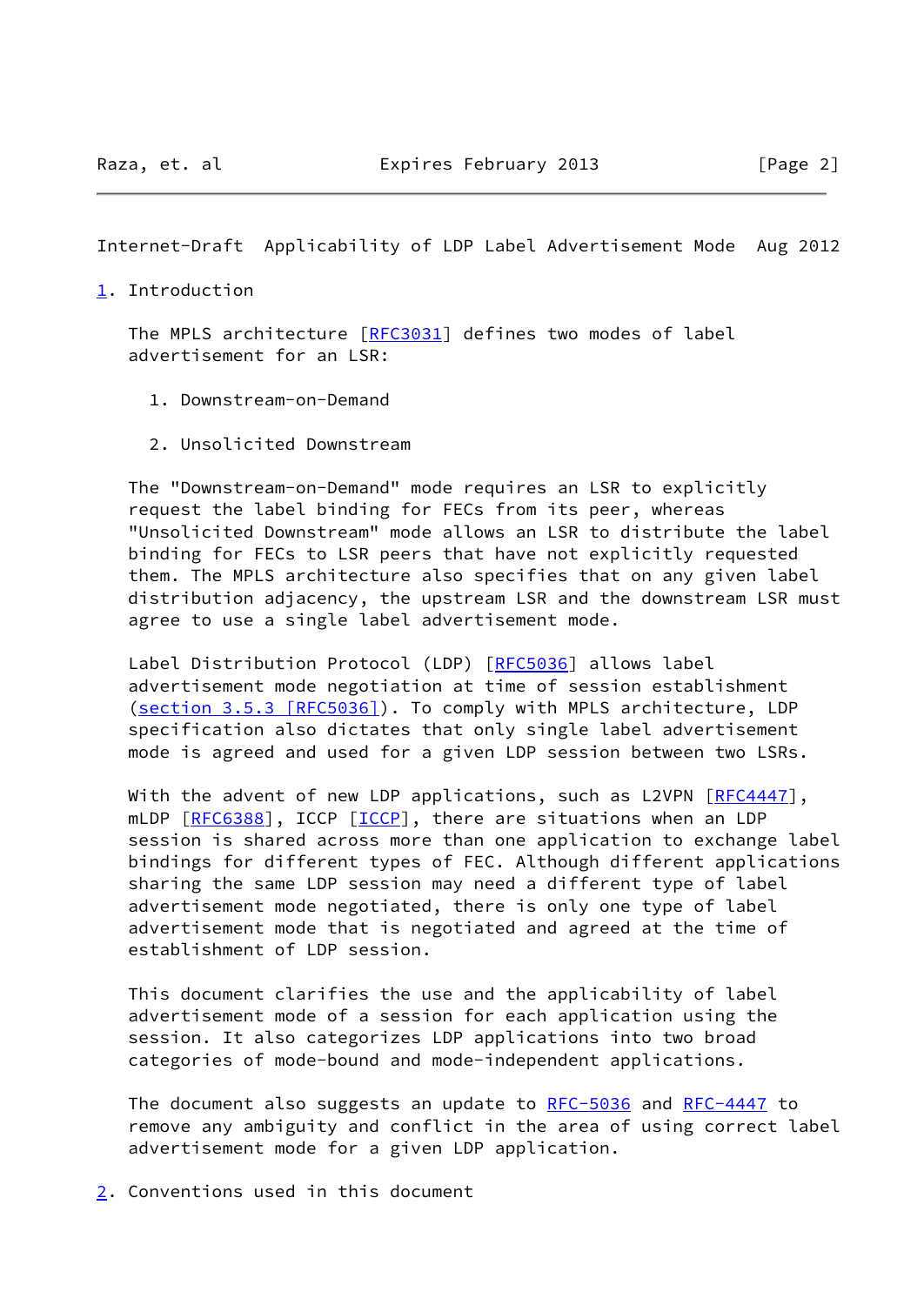The key words "MUST", "MUST NOT", "REQUIRED", "SHALL", "SHALL NOT", "SHOULD", "SHOULD NOT", "RECOMMENDED", "MAY", and "OPTIONAL" in this document are to be interpreted as described in [RFC-2119 \[RFC2119](https://datatracker.ietf.org/doc/pdf/rfc2119)].

Raza, et. al Expires February 2013 [Page 3]

Internet-Draft Applicability of LDP Label Advertisement Mode Aug 2012

 The unqualified term "mode" used in document refers to "label advertisement mode".

Please also note that LDP specification [\[RFC5036](https://datatracker.ietf.org/doc/pdf/rfc5036)] uses the term "Downstream Unsolicited" to refer to "Unsolicited Downstream". The LDP specification also uses the terms "label distribution mode" and "label advertisement mode" interchangeably. Like LDP specification document, this document also uses these terms interchangeably.

- <span id="page-3-0"></span>[3](#page-3-0). Label Advertisement Mode Applicability
- <span id="page-3-1"></span>[3.1](#page-3-1). Label Advertisement Mode Negotiation

 Label advertisement mode is negotiated between LSR peers at the time of session establishment. The label advertisement mode is specified in LDP Initialization message's "Common Session Parameter" TLV by setting A-bit (Label Advertisement Discipline bit) to 1 or 0 for Downstream-on-Demand or Downstream-Unsolicited modes respectively. The negotiation of the A-bit is specified in section [3.5.3 of](https://datatracker.ietf.org/doc/pdf/rfc5036#section-3.5.3)  [\[RFC5036\]](https://datatracker.ietf.org/doc/pdf/rfc5036#section-3.5.3) as follows:

 "If one LSR proposes Downstream Unsolicited and the other proposes Downstream on Demand, the rules for resolving this difference is:

- If the session is for a label-controlled ATM link or a label- controlled Frame Relay link, then Downstream on Demand MUST be used.
- Otherwise, Downstream Unsolicited MUST be used."

 Once label advertisement mode has been negotiated and agreed, both LSR peers must use the same mode for label binding exchange.

<span id="page-3-2"></span>[3.2](#page-3-2). Mode-based Categorization of LDP Applications

 The earlier applications, defined and identified at the time of standardization of LDP base specification [RFC-3036](https://datatracker.ietf.org/doc/pdf/rfc3036), using LDP to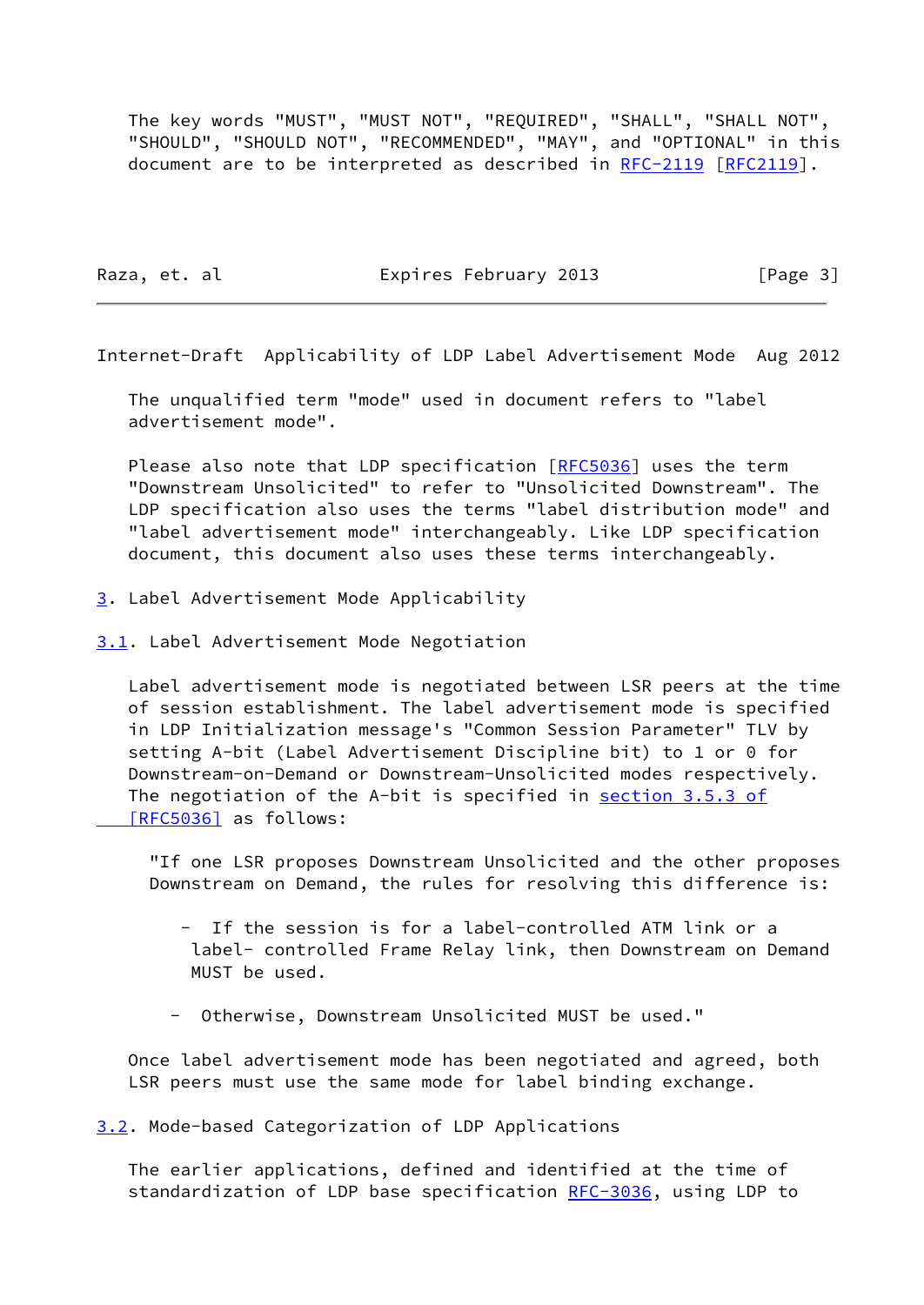exchange their FEC bindings were:

- . Dynamic Label Switching for IP Prefixes
- . Label-controlled ATM/FR

 Since then, several new applications have emerged that use LDP to signal their FEC bindings and/or application data. These include:

. L2VPN P2P PW ([\[RFC4447](https://datatracker.ietf.org/doc/pdf/rfc4447)])

| Raza, et. al | Expires February 2013 | [Page 4] |
|--------------|-----------------------|----------|
|--------------|-----------------------|----------|

Internet-Draft Applicability of LDP Label Advertisement Mode Aug 2012

- . L2VPN P2MP PW ( $[$ P2MP-PW])
- . mLDP ( $[RFC6388]$  $[RFC6388]$ )
- ICCP ([<u>ICCP]</u>)

We divide the LDP applications into two broad categories from label advertisement mode usage point of view:

- 1. Session mode-bound Applications
- 2. Session mode-independent Applications

<span id="page-4-0"></span>[3.2.1](#page-4-0). Session mode-bound Applications

 We define a "session mode-bound application" to be an application which uses the negotiated label advertisement mode. This means that the FEC-label binding exchange for such an LDP applications MUST use the label advertisement mode negotiated for the LDP session.

 The early LDP applications "Dynamic Label Switching for IP Prefixes" and "Label-controlled ATM/FR" are included into this category.

<span id="page-4-1"></span>[3.2.2](#page-4-1). Session mode-independent Applications

 We define a "session mode-independent application" to be an application which does not care about the negotiated label advertisement mode. This means that the FEC-label binding, or any other application data, exchange for such an LDP application does not care about, nor tied to the "negotiated" label advertisement mode of the session; rather, the information exchange is driven by the application need and procedures as described by its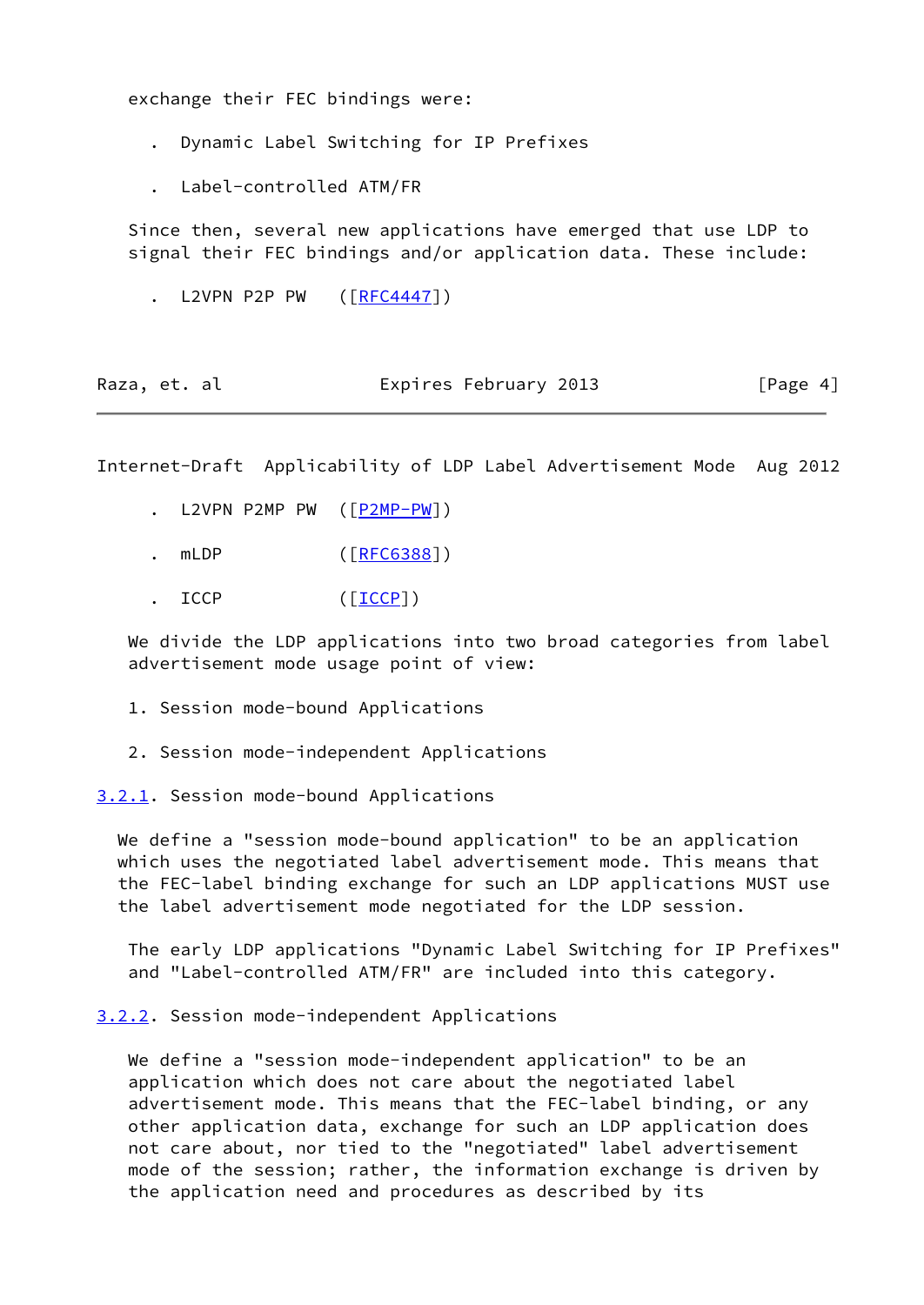specification document. For example, [\[RFC6388](https://datatracker.ietf.org/doc/pdf/rfc6388)] specifies procedures to advertise P2MP FEC label binding in an unsolicited manner, irrespective of the negotiated label advertisement mode of the session.

 The applications, PW (P2P and P2MP), MLDP, and ICCP, are included into this category of LDP applications.

<span id="page-5-0"></span>[3.2.2.1](#page-5-0). Upstream Label Assignment

 As opposed to downstream assigned label advertisement defined by [\[RFC3031](https://datatracker.ietf.org/doc/pdf/rfc3031)], [[RFC6389](https://datatracker.ietf.org/doc/pdf/rfc6389)] specification defines new mode of label advertisement where label advertisement and distribution occurs for upstream assigned labels.

| Raza, et. al | Expires February 2013 | [Page 5] |
|--------------|-----------------------|----------|
|--------------|-----------------------|----------|

Internet-Draft Applicability of LDP Label Advertisement Mode Aug 2012

As stated earlier in this document, LDP base specification [RFC-5036](https://datatracker.ietf.org/doc/pdf/rfc5036) only allows specifying Downstream-Unsolicited or Downstream-on-Demand mode. This means that any LDP application that requires upstream assigned label advertisement also falls under the category of Session mode-independent application.

<span id="page-5-1"></span>[3.3](#page-5-1). Unacceptable label advertisement mode

 The procedures related to unacceptable label advertisement mode, as defined in  $RFC-5036$  section  $3.5.3$ , continue to apply for any "mode bound" FEC/application. For a "mode-independent" FEC/application, mode negotiation does not apply and hence both LSRs MUST operate in the mode specified for the given application by the respective specification.

 If a session is jointly shared amongst mode-bound and mode independent FEC/applications, session will not be established if the label advertisement mode is unacceptable (between the LSRs) for a given mode-bound FEC/application type. This is inline with [RFC-5036](https://datatracker.ietf.org/doc/pdf/rfc5036#section-3.5.3) section 3.5.3 specification for unacceptable mode.

<span id="page-5-2"></span>[4](#page-5-2). Clarification on Mode Applicability

 To remove any ambiguity and conflict amongst different specifications with regards to the use of LDP session's label advertisement mode, we propose an update to LDP base specification [RFC-5036](https://datatracker.ietf.org/doc/pdf/rfc5036) to clarify the applicability of session's negotiated mode.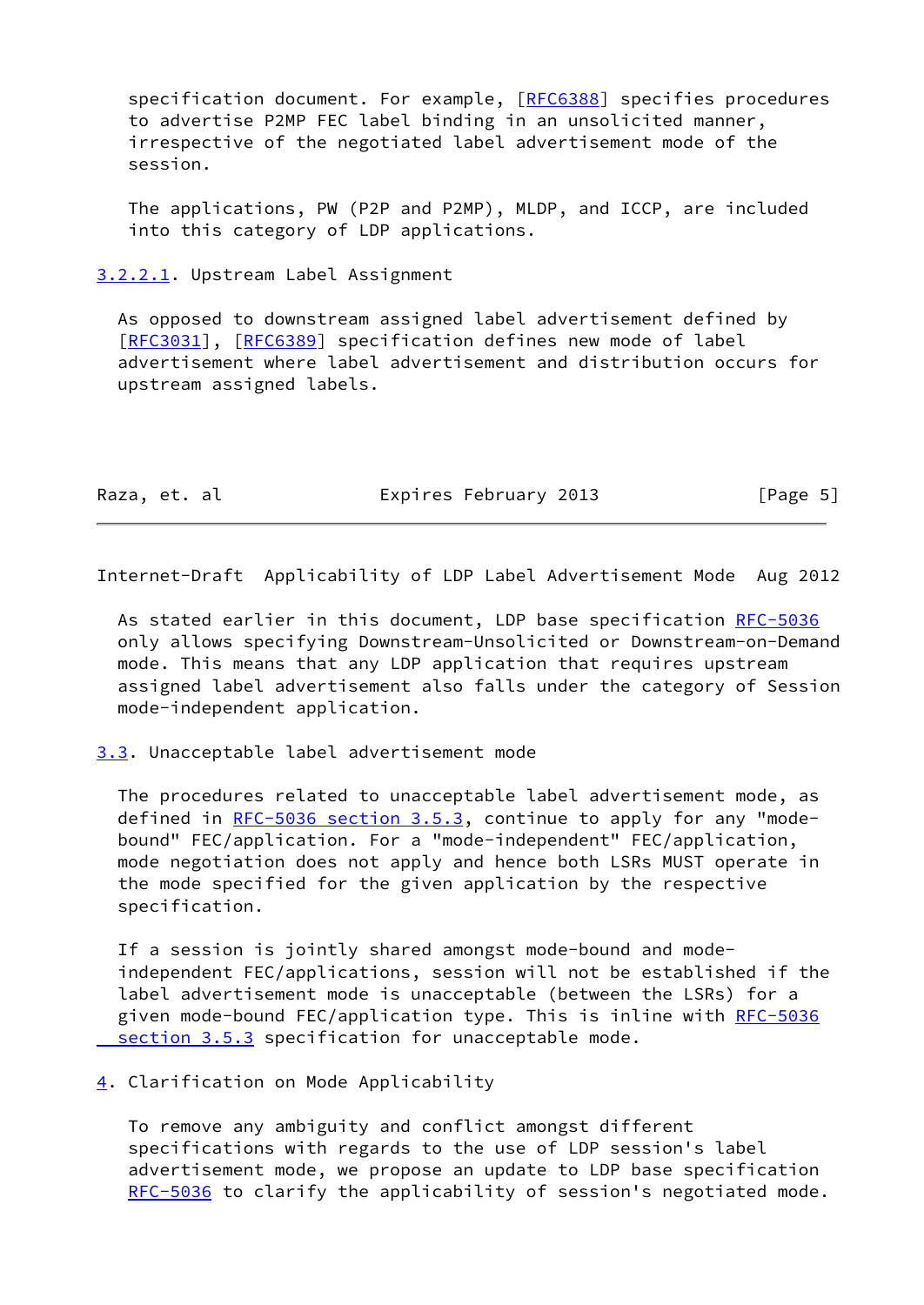Furthermore, [RFC-4447](https://datatracker.ietf.org/doc/pdf/rfc4447) specifies LDP extensions and procedures to exchange label bindings for P2P PW FECs [\[RFC4447](https://datatracker.ietf.org/doc/pdf/rfc4447)], and dictates the use of Downstream-Unsolicited mode for an LDP session related to L2VPN PW. This mode dictation creates a direct conflict in situations when a PW LDP session is shared with an LDP application with Downstream-on-Demand mode (such as Label switching Application for IP prefixes). To remove such a conflict, we also propose an update to a section of [RFC-4447.](https://datatracker.ietf.org/doc/pdf/rfc4447)

Raza, et. al Expires February 2013 [Page 6]

Internet-Draft Applicability of LDP Label Advertisement Mode Aug 2012

<span id="page-6-0"></span>[4.1](#page-6-0). Update to [RFC-5036](https://datatracker.ietf.org/doc/pdf/rfc5036)

The section [3.5.3 of \[RFC5036\]](https://datatracker.ietf.org/doc/pdf/rfc5036#section-3.5.3) is updated to add following two statements under the description of "A, Label Advertisement Discipline":

- The negotiated label advertisement discipline only applies to FEC label binding advertisement of "Address Prefix" FECs;
- Any new document specifying a new FEC MUST state the applicability of the negotiated label advertisement discipline for that FEC.

<span id="page-6-1"></span>[4.2](#page-6-1). Update to [RFC-4447](https://datatracker.ietf.org/doc/pdf/rfc4447)

The section [3 of \[RFC4447\]](https://datatracker.ietf.org/doc/pdf/rfc4447#section-3) states:

"LDP MUST be used in its downstream unsolicited mode."

 Since PW application falls under session mode-independent application category, the above statement in  $[REC4447]$  should be read to mean as follows: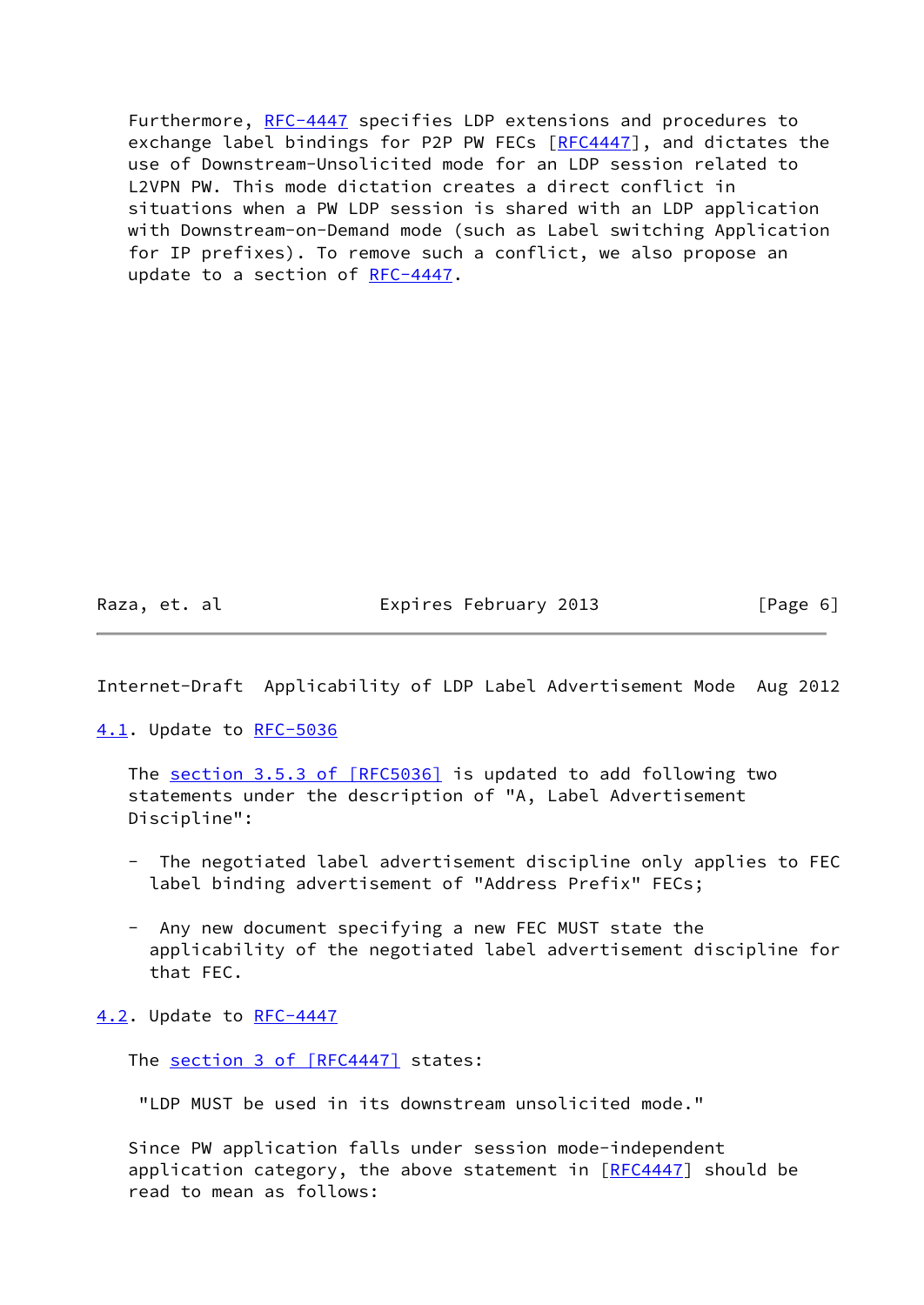"LDP MUST exchange PW FEC label bindings in downstream unsolicited manner, independent of the negotiated label advertisement mode of the LDP session".

<span id="page-7-1"></span>[5](#page-7-1). Security Considerations

 This document specification only clarifies the applicability of LDP session's label advertisement mode, and hence does not add any LDP security mechanics and considerations to those already defined in LDP specification [[RFC5036](https://datatracker.ietf.org/doc/pdf/rfc5036)].

<span id="page-7-2"></span>[6](#page-7-2). IANA Considerations

None.

- <span id="page-7-3"></span>[7](#page-7-3). References
- <span id="page-7-4"></span>[7.1](#page-7-4). Normative References

 [RFC5036] L. Andersson, I. Minei, and B. Thomas, "LDP Specification", [RFC 5036](https://datatracker.ietf.org/doc/pdf/rfc5036), September 2007.

| Raza, et. al |  | Expires February 2013 | [Page 7] |  |
|--------------|--|-----------------------|----------|--|
|              |  |                       |          |  |

Internet-Draft Applicability of LDP Label Advertisement Mode Aug 2012

- [RFC4447] L. Martini, Editor, E. Rosen, El-Aawar, T. Smith, G. Heron, "Pseudowire Setup and Maintenance using the Label Distribution Protocol", [RFC 4447](https://datatracker.ietf.org/doc/pdf/rfc4447), April 2006.
- [RFC3031] E. Rosen, A. Viswanathan, and R. Callon, "Multiprotocol Label Switching Architecture", [RFC 3031](https://datatracker.ietf.org/doc/pdf/rfc3031), January 2001.
- [RFC2119] Bradner, S., "Key words for use in RFCs to Indicate Requirement Levels", [BCP 14](https://datatracker.ietf.org/doc/pdf/bcp14), [RFC2119](https://datatracker.ietf.org/doc/pdf/rfc2119), March 1997.

<span id="page-7-5"></span>[7.2](#page-7-5). Informative References

<span id="page-7-0"></span> [P2MP-PW] S. Boutros, L. Martini, S. Sivabalan, G. Del Vecchio, Kamite, L. Jin, "Signaling Root-Initiated P2MP PWs using LDP", [draft-ietf-pwe3-p2mp-pw-04.txt](https://datatracker.ietf.org/doc/pdf/draft-ietf-pwe3-p2mp-pw-04.txt), Work in Progress, March 2012.

[RFC6388] I. Minei, I. Wijnand, K. Kompella, B., "LDP Extensions for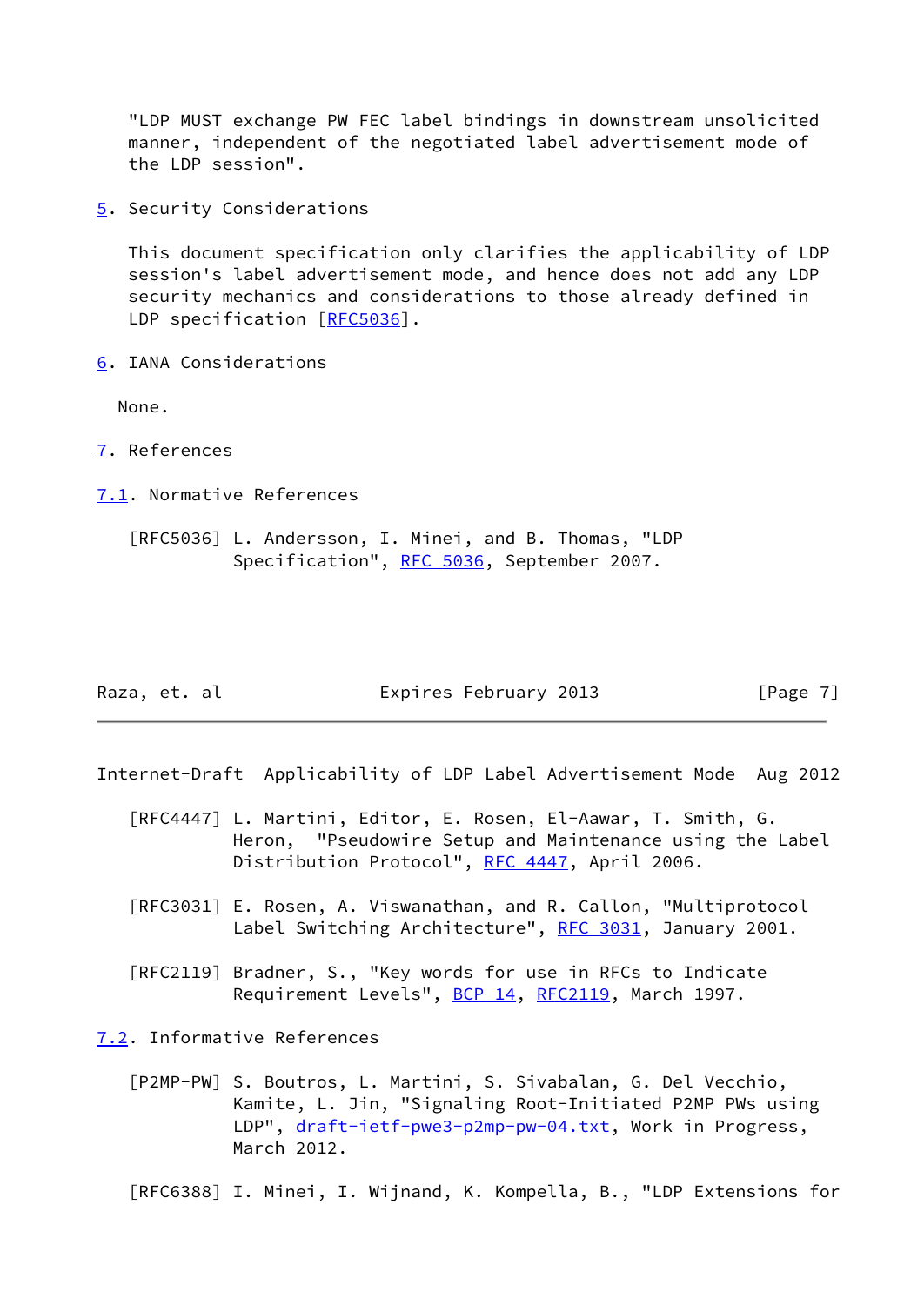P2MP and MP2MP LSPs", [RFC 6388](https://datatracker.ietf.org/doc/pdf/rfc6388), November 2011.

- <span id="page-8-0"></span> [ICCP] L. Martini, S. Salam, A. Sajassi, and S. Matsushima, "Inter-Chassis Communication Protocol for L2VPN PE Redundancy", [draft-ietf-pwe3-iccp-08.txt](https://datatracker.ietf.org/doc/pdf/draft-ietf-pwe3-iccp-08.txt), Work in Progress, June 2012.
- [RFC6389] R. Aggarwal, and J.L. Le Roux, "MPLS Upstream Label Assignment for LDP", [RFC 6389,](https://datatracker.ietf.org/doc/pdf/rfc6389) November 2011.
- <span id="page-8-1"></span>[8](#page-8-1). Acknowledgments

We acknowledge the authors of  $[REC5036]$  and  $[REC4447]$  since some of the text in this document is borrowed from their specification. We also acknowledge Eric Rosen and Rajiv Asati for their review and input.

This document was prepared using 2-Word-v2.0.template.dot.

Authors' Addresses

 Kamran Raza Cisco Systems, Inc. 2000 Innovation Drive, Ottawa, ON K2K-3E8, Canada. E-mail: skraza@cisco.com

Raza, et. al Expires February 2013 [Page 8]

Internet-Draft Applicability of LDP Label Advertisement Mode Aug 2012

 Sami Boutros Cisco Systems, Inc. 3750 Cisco Way, San Jose, CA 95134, USA. E-mail: sboutros@cisco.com

 Luca Martini Cisco Systems, Inc. 9155 East Nichols Avenue, Suite 400, Englewood, CO 80112, USA. E-mail: lmartini@cisco.com

 Nicolai Leymann Deutsche Telekom, Winterfeldtstrasse 21-27,